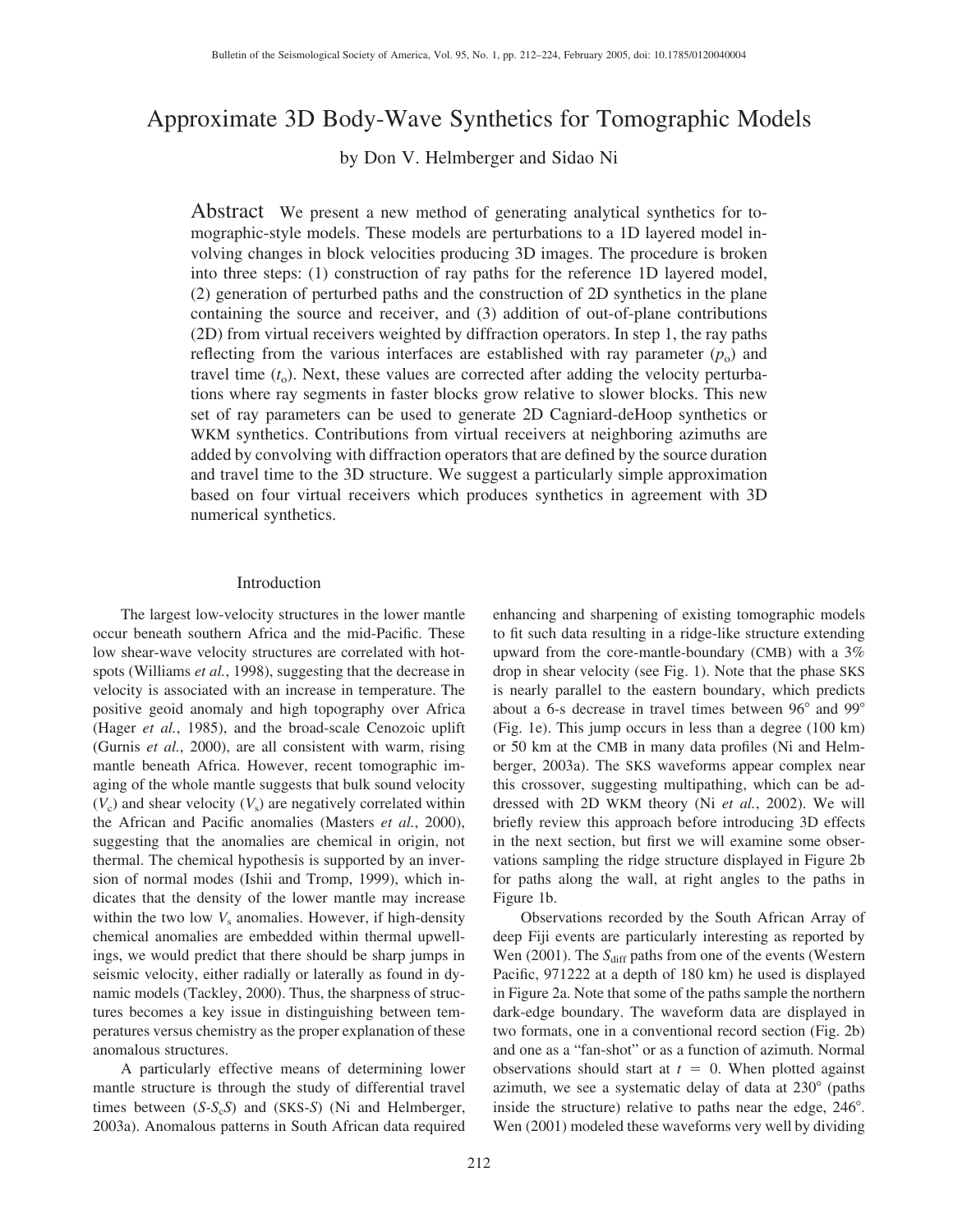

Figure 1. Composite display of steps taken in the generation of WKM synthetics. The column on the left displays ray paths with various  $p_i$  and  $t_i$  connecting the source to the receiver after reflecting from each interface. The panel (a) contains the 1D reference model (PREM) and panel (b) contains the model LVZ3 (gray zone contains 3% drop in shear velocity). Panels (c) and (d) display the (*p*-*t*) curves for the SKS ray family as a function of distance, 96° to 100°. The two local minimums near the mid ranges produce two discrete pulses at short periods as displayed on the right (e). The far right set of synthetics (f) is for a transitional model (120-km-wide boundary zone).

up the data into sectors (narrow windows of azimuth) with separate 2D models for each sector. Although some of these variations could well be 2D, as he modeled it, some of it must be multipathing in azimuth (3D effects) as demonstrated in this study.

#### Brief Review of Ray Theory Methods

One of the most useful methods for generating 1D synthetics is called the WKBJ method developed by Chapman (1976). Results produced by this method are compared with reflectivity synthetics in Chapman and Orcutt (1985), where the various methods of computing synthetics are discussed in detail. Similar results involving generalized ray solutions are given in Burdick and Orcutt (1979) since these solutions have been well developed. We will start with the latter method where the wave field can be approximated by

$$
V(r,z,t) = \frac{d}{dt} \left[ \dot{D}(t) * \phi(r,z,t) \right],\tag{1}
$$

where *V* is the displacement for a flattened earth with *r* the horizontal coordinate, *z* the depth (Gilbert and Helmberger, 1972; Helmberger, 1973), where

$$
\phi(r,z,t) = \sqrt{\frac{2}{r}} \frac{1}{\pi} \left[ \frac{1}{\sqrt{t}} * \psi(t) \right],
$$
 (2)

with

$$
\psi = \operatorname{Im} \sum_{i=1}^{n} SR_j(p) \frac{\sqrt{p}}{\eta_1} R(p) \Pi_i(p) \left(\frac{dp_i}{dt_i}\right) \tag{3}
$$

and where  $p = ray$  parameter and  $SR<sub>i</sub>(p)$  is the vertical radiation pattern;  $\eta_i = (1/\beta_i^2 - p^2)^{1/2}$ ;  $\beta_i$  = shear velocity (km/s);  $R(p)$  = receiver function; and  $\dot{D}(t)$  is the far-field dislocation time history. The generalized rays are summed over *i* with  $\Pi$  (*p*) containing the product of transmission coefficients and the reflection coefficient at the reflected interface (*i*). Equation (3) is essentially the line-source solution, whereas the convolution and distance correction of equation (2) transform it into a point-source solution. It is relatively easy to add shear dislocations to this formalism in the generation of synthetics (i.e., Helmberger, 1983).

The travel time associated with each ray has a simple form:

$$
t_i = p_i r + \sum T h_k \eta_k \tag{4}
$$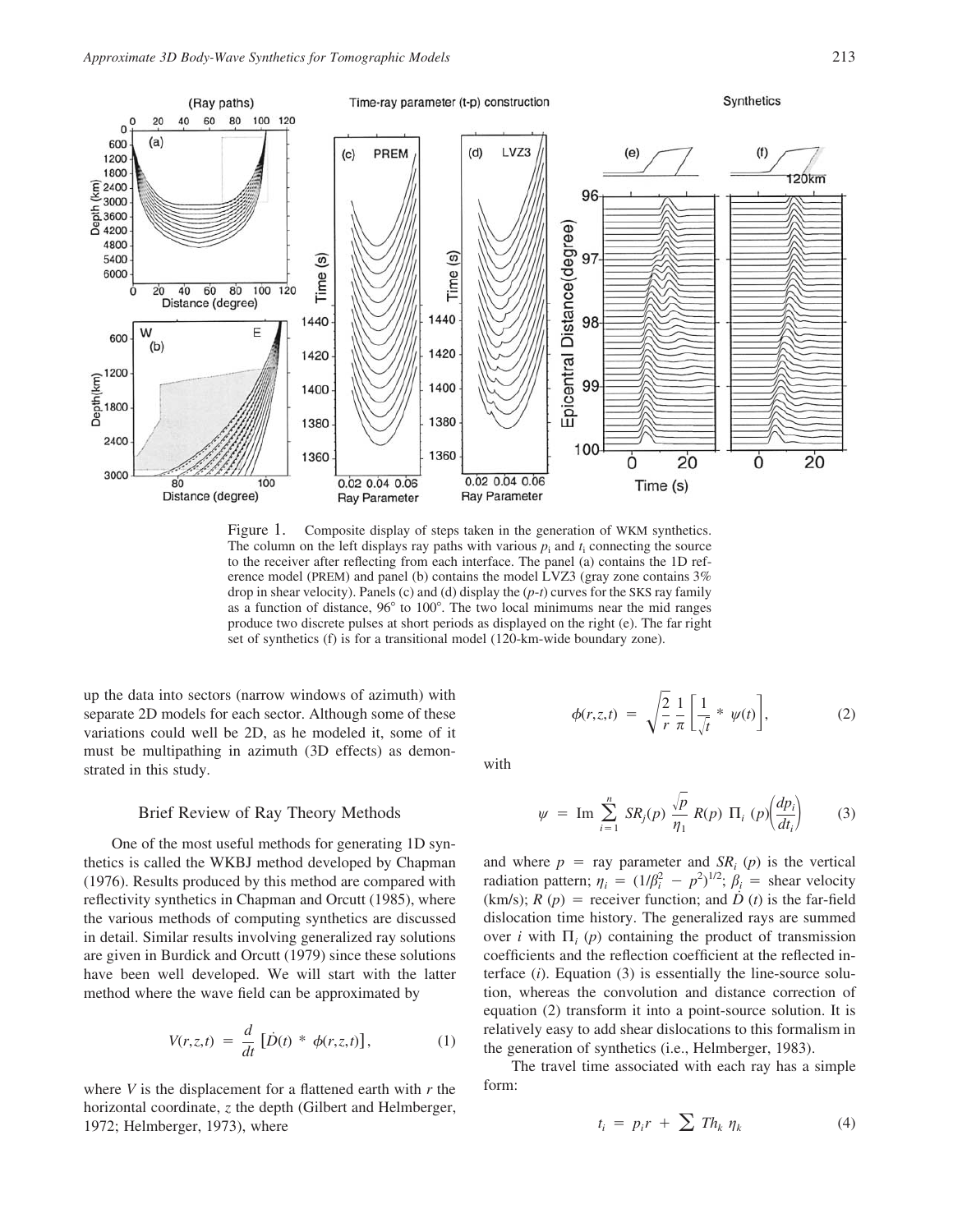

Figure 2. Panel (a) displays the ray paths encountering the 3D structure proposed by Ni *et al.* (2005). The light shading indicates the bottom  $D''$  structure and the dark shading indicates the uppermost structure, extending upward, 1200 km above the CMB. The entire structure has a uniform 3% drop in shear velocity relative to PREM. The structure outside is Grand's tomographic model. Panels (b) and (c) display the  $S_d$  observations recorded by the array. Panel (b) displays observations recorded at the South African Array plotted in a record section, relative to PREM travel-time predictions. A plot of these data as a function of azimuth (c) reveals a strong case for azimuthal multipathing.

where the summation is over the layers (thickness,  $Th_k$ ) along the ray paths. The derivative  $(dt_i/dp_i = 0)$  at the stationary points where the rays satisfy Fermat's principle and obey Snell's law. This *p* is labeled *po* and the corresponding time (*to*).

An example of such paths is displayed in Figure 1a where the phase SKS for the reference 1D model PREM is presented. The factor *dpi*/*dti* is the complex derivative of the ray parameter against time along the Cagniard-deHoop contours.

However, for simple core velocities, this method can be greatly simplified by examining

$$
\frac{\delta(po_i - po_{i-1})}{\delta(to_i - to_{i-1})} = \left(\frac{\delta p_i}{\delta t_i}\right)
$$
\n(5)

for various *i*'s which has a square-root singularity at layer *i* nearest the geometric ray stationary point (Chapman, 1976). The (*p-t*) curves in Figure 1c and d (PREM) display this feature as a function of epicentral distances, and allow equation (4) to be approximated by

$$
\Psi = SR_j(p)R(p) \left( \frac{\delta p}{\delta t} \right) (T_{SP} \cdot T_{PS}) \tag{6}
$$

where the first-order transmission coefficients for the CMB are retained. If one allows the velocities in equation (4) to vary (tomographic approximation), the *p-t* curves do not change appreciably. However, if one allows the ray parameter to be adjusted to obey Snell's law (Fig. 1b), the paths will flatten for segments with fast velocities and produce sharp features in the (*p-t*) curves as for model LVZ3 displayed in Figure 1c and d (see Ni *et al.*, 2000). Thus, we obtain two pulses with the most favorable geometry with the fast path producing the first pulse and the second pulse following the slow path. If we add a transition zone (second column) along the boundary, we no longer produce multipathing because of the smoothness of the (*p*-*t*) curves (Ni *et al.*, 2002). These features can also be seen in 2D numerical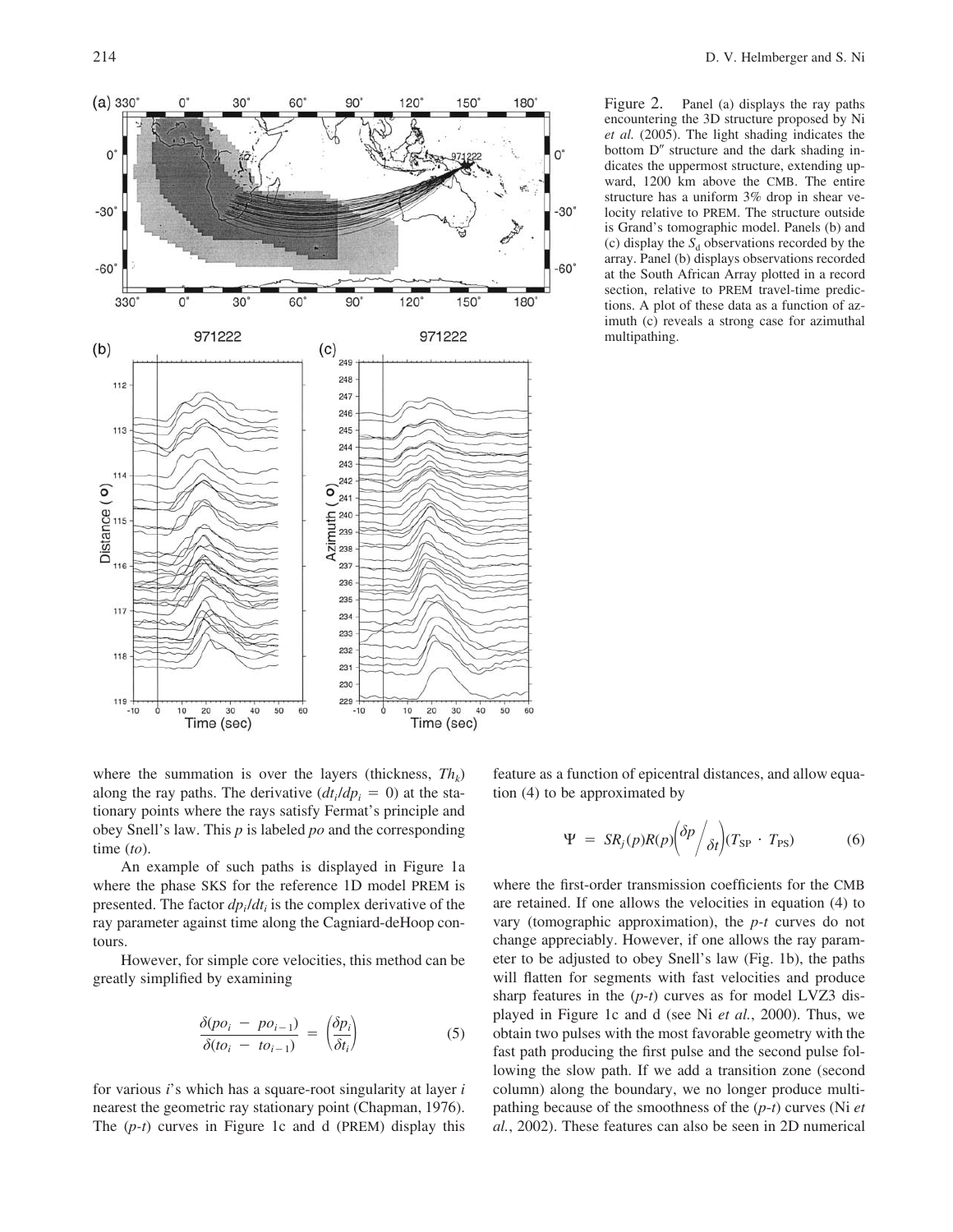synthetics generated for tomographic models (Ni *et al.*, 2003a, 2003b). Note that the  $\psi$  function is nearly the linesource solution except for the inclusion of the  $(\sqrt{p})$  factor. This feature is exploited in developing 2D numerical simulation of earthquake (dislocation) sources (Helmberger and Vidale, 1988; Wen and Helmberger, 1998). To produce a point-source solution, we simply perform the operations in equation (2) which involves a convolution with  $1/\sqrt{t}$ . This operation creates a step function-like response and is appropriate for models containing azimuthal uniformity. If the ray paths are traveling along a boundary (in or out of the paper in Fig. 1), this assumption fails. Thus, we will modify equations (2) and (3) to include effects of off-great-circle paths treated as diffractions.

### Diffraction Theory and Interfacing Wave Fields

Interfacing numerical and integral techniques allows flexibility in seismic modeling and is becoming a part of the standard tools discussed in textbooks. Some recent applications involve 2D deep-earth models (Wen and Helmberger, 1998), and mapping abrupt jumps in crustal thickness (Zhu and Helmberger, 1998). Although there are many possible modifications (Frazer and Sen, 1985), the approach followed here is commonly referred to as the Kirchhoff-Helmholtz integral equation (Born and Wolf, 1964), with  $\phi_p$ the potential at position *r*.

$$
\phi_p(r,t) = \frac{1}{4\pi} \int_{S} -\frac{1}{r} \left( \frac{\delta u}{\delta n} + \frac{u}{r} \frac{\delta r}{\delta n} + \frac{1}{\alpha} \frac{\delta r}{\delta n} \frac{\delta u}{\delta t} \right) dS \quad (7)
$$

where  $u$  is the wave field (potential) on the surface  $(S)$  retarded by  $\tau = t - t_p$ , with  $t_p$  the travel time from each element to the receiver. A unit vector "*n*" denotes the direction perpendicular to the local surface. The integration is over the surface *S* with elements *dS*.

This integral is simply a formal description of Huygen's principle, which states that the disturbance at some later time  $(t_n)$  can be obtained by summing secondary sources on a surface (*S*). To demonstrate its use, we will consider a simple application in a situation where the answer is known. The model setup is displayed in the upper panel of Figure 3 involving deep ocean sediments with a source in the ocean and receiver below the water-mud interface. The generalized ray solution in equation (2) for element points along the interface (*r*) are displayed on the left in Figure 3, and are a function of depth (*h*) on the right. The lowermost pair of traces displays the comparison of a summation (640 elements) at a depth of 125 m with the analytical solution. Note that this smooth looking response was produced by summing spikelike pulses properly lagged and weighted by  $(\partial r / \partial n)$ , cosines from equation (7). The response becomes rough when adding fine-scale variation (Scott, 1985). As the depth grows, the head wave evolves into a step and the tunneled direct wave disappears. This allows idealized solutions (geometric



Figure 3. Panel (a) displays an example of Green's functions (in displacement) of the response just below the surface interface assuming a stepfunction source. The response is nearly that of the direct arrival at  $r = 2$ . For larger *r*, the response develops a head wave. Panel (b) displays the CagniarddeHoop response as a function of depth situated at  $r = 6$  km. A comparison for  $h = 0.125$  km between exact (Cagniard-deHoop) and simulation is given in panel (c).

rays) without the need of generating the full CagniarddeHoop Green's functions. An example of this type of solution is displayed in Figure 4 involving a step along an interface; see Scott and Helmberger (1985) for an assortment of structural shapes. The split of the responses for paths along the step corresponds to the classical result (half of response) and easily derived in both 2D and 3D.

First, we rewrite equation (7) in Laplace transform space,

$$
\bar{\phi}_p(r,s) = \frac{1}{4\pi} \int\limits_S -\frac{1}{r} \left( \frac{\partial \bar{u}}{\partial n} + \frac{\bar{u}}{r} \frac{\partial r}{\partial n} + \frac{1}{\alpha} \frac{\partial r}{\partial n} s \bar{u} \right) dS \quad (8)
$$

with *s* the transform variable. We assume a symmetric point source (Fig. 5) which lights up the interface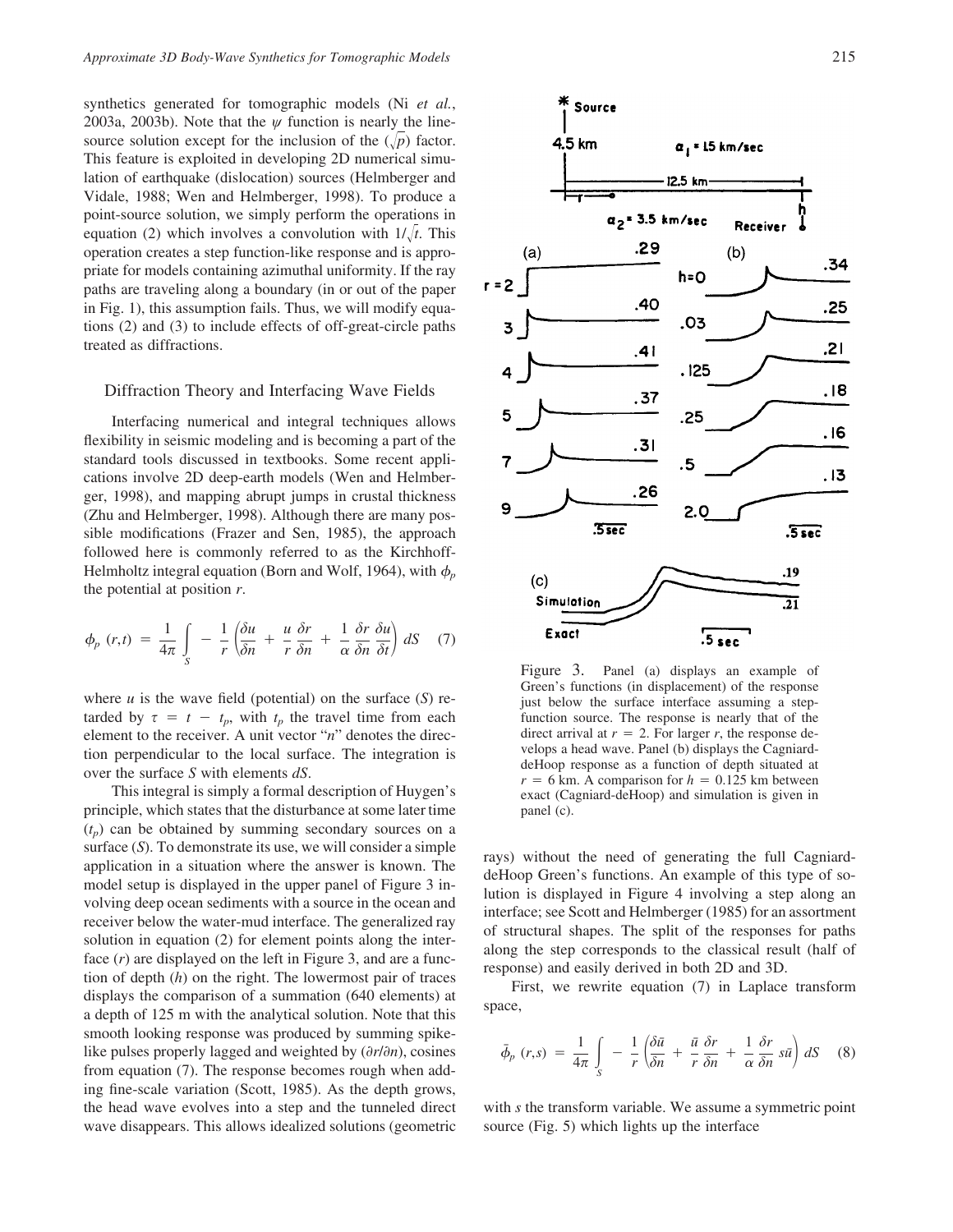

Figure 4. Generation of the transmitted response below a faulted-Moho with two pulses formed along the azimuth of the fault and larger single pulses at right-angle positions.



Figure 5. Geometry for 3D analytic evaluation of the Kirchhoff integral in (a). The interface surface is  $S$ , with solid angle  $\Omega$  tracing out *dS*. The normal to the surface is *nˆ*. The source, at distance  $r_0$  from *S*, generates potential  $\phi$  which produces  $\phi$  (*S*) on the surface. Kirchhoff integration gives the result  $\phi$  (*P*) at point *P*, at a distance *r* from *S*. Geometry for analytic evaluation of the 2D Kirchhoff integral in the lower panel (b). The line interface is  $\Gamma$ , with angle  $\theta$  tracing out *dl*. The normal to the contour is  $\hat{n}$ . The source, at distance  $r_0$ from  $\Gamma$ , generates potential  $\phi$ , which produces signal  $\phi$  ( $\Gamma$ ) on the surface. 2D Kirchhoff integration gives the result  $\phi$  (*P*) at point *P*, at a distance  $r$  from  $\Gamma$ .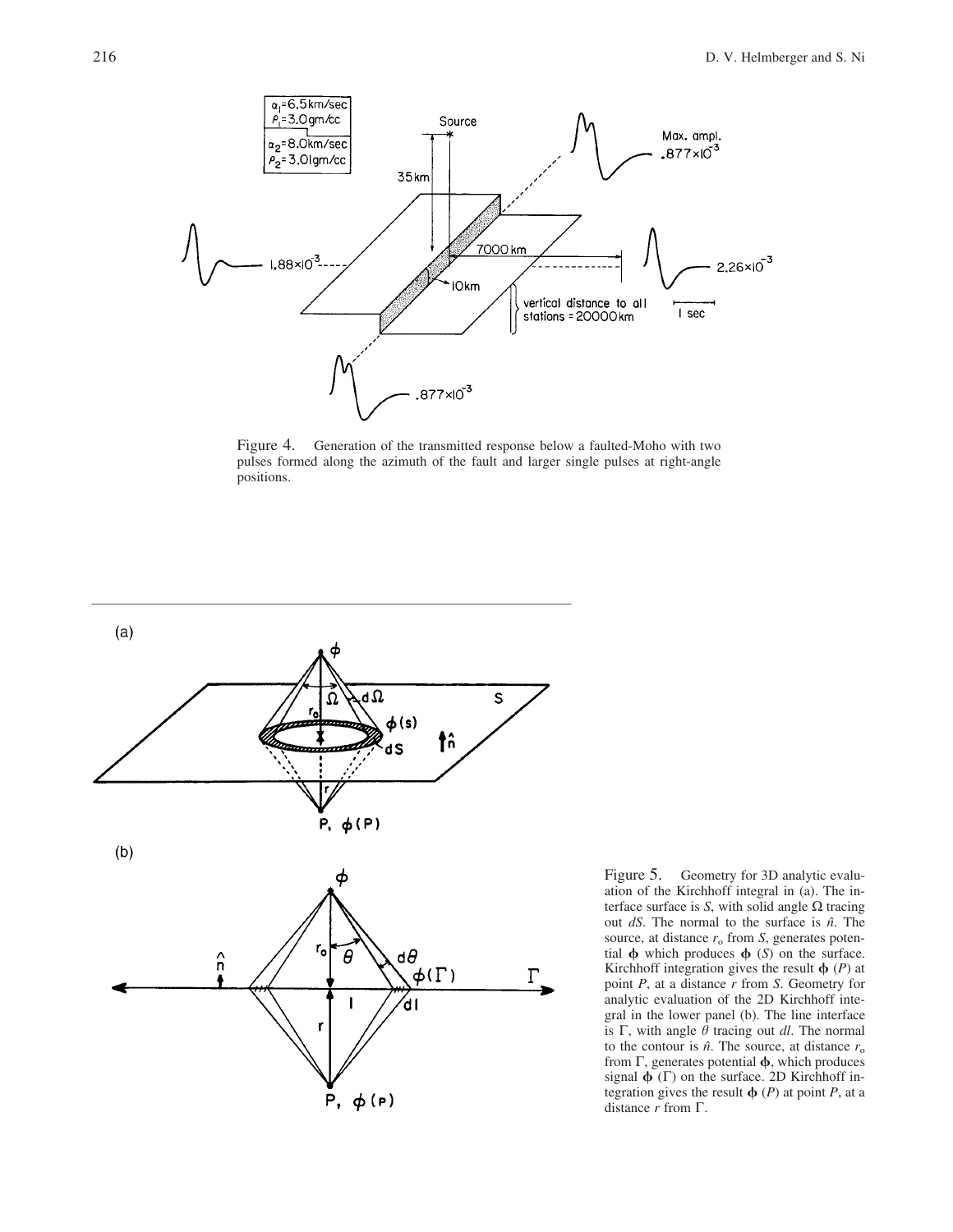*Approximate 3D Body-Wave Synthetics for Tomographic Models* 217

$$
\bar{u}(s) = \frac{1}{r_o} e^{-s r_o/\alpha} \bar{f}(s)
$$
\n(9)

and assume  $|r| = |r_0|$  and  $\delta r/\delta n = -\delta r_0/\delta n$ . We also suppose that near-field terms can be dropped or travel time is large compared with source duration. Note that

$$
d\Omega = (1/r^2) \left(\frac{\delta r}{\delta n}\right) dS
$$
, where  $\Omega$  is the solid angle. (10)

Then

$$
\bar{\phi}_p(r) = \bar{f}(s) \frac{1}{2\pi} \int_{\Omega} e^{-2s \ r/\alpha} \left(\frac{s}{\alpha}\right) d\Omega
$$

Letting

$$
t = \frac{2r}{\alpha}
$$
 and  $d\Omega = \frac{d\Omega}{dt} dt$ 

we obtain

$$
\phi_p(r) = \frac{d}{dt} \left[ f(t) * \frac{1}{2\pi} \frac{1}{\alpha} d\Omega/dt \right]
$$

$$
= \left[ f(t) * \frac{1}{2\pi} \frac{1}{\alpha} \frac{d^2\Omega}{dt^2} \right] (11)
$$

where  $\Omega$  (*t*) is the solid angle swept out over the surface (Hilterman, 1975).

$$
\Omega(t) = 2\pi \left(1 - \frac{t_0}{t}\right)H(t - t_0)
$$

where  $t_0$  is the first arrival (geometric). Note that  $\Omega(t) = 0$ ,  $t = t_0$  and equal to  $2\pi$  *as*  $t \rightarrow \infty$ , and that

$$
\frac{d\Omega^2}{dt^2} = 2\pi \frac{t_o}{t^2} \delta(t - t_o)
$$

and

$$
\phi_p(r) = \frac{1}{R} f(t - t_o), \text{ since } t\alpha = R.
$$

If the left plane is shifted up or down relative to the right plane, we get two pulses with a small timing offset as in Figure 4. Note that the amplitude is strongly controlled by the  $(d\Omega/dt)$  which is always large for direct arrivals (stationary). Sharp changes in the interface or in the wave-field timing introduce complexity as discussed in Scott and Helmberger (1985).

A similar result can be derived from line-source theory as discussed by Stead and Helmberger (1988),

$$
\bar{\phi}_{\rm L} \ (r,s) \ = \ \bar{f}(s) \ \frac{1}{4} \int \ e^{-2s \ r/\alpha} \ \frac{1}{r} \ \frac{\delta r}{\delta n} \ dl
$$

their equation 47. This integral is over the line with *dl* the line element and  $\left(\frac{\partial r}{\partial n}\right)$  the gradient direction. Now, from the geometry displayed in Figure 5, we can express

$$
d\theta = \frac{1}{r} \frac{\delta r}{\delta n} dl
$$

and

$$
\phi_{\rm L} \left( r, t \right) \ = \ f(t) \ * \ \frac{1}{2} \ \frac{d\theta}{dt}, \tag{12}
$$

where

$$
\frac{d\theta}{dt} = 2 \frac{t_o}{t} \frac{H(t - t_o)}{(t^2 - t_o^2)^{1/2}}.
$$
\n(13)

Note that if the right or left side of the interface were opaque, we would obtain only half the response. If the opaque region is extended, we lose the singularity and produce a shadow zone.

$$
\phi_{\rm L}(r,t) = f(t) * \frac{1}{2} \frac{H(t - t_{\rm s})}{(t^2 - t_0^2)^{1/2}},\tag{14}
$$

since  $H(t - t_s)$  does not turn on until  $t_s$ . Thus we have a simple way of weighting 2D diffractions as their distance away from a square-root singularity, which can be used to approximate the contributions from non-great-circle paths.

We construct a reference plane at a constant depth just above the 3D structure of interest. Note that we could compute the response lighting up this surface from below using the WKM code and then sum these secondary sources by performing a surface integral as discussed earlier in Figure 3. Moreover, interchanging the source and receiver produces the same seismograms and that the latter predicts multipathed *P* waves from teleseismic distances such as in Zhu and Helmberger (1998). The construction of a reference plane for such a situation is displayed in Figure 6a where we construct a set of nonuniform elements specified by  $\Delta X_i$ along a line of constant backazimuth, or at a right angle to the Great Circle. To define the  $\Delta X_i$  spacing, we suppose that the distance from the plane to the receiver is  $h$  and  $X_i$  is the distance from 0 to *j*. Let  $\Delta h + h$  be the path from *j* to the receiver and assume  $X \ll h$ . Then,

$$
X_j = \sqrt{2h\Delta h_j} = \sqrt{2h\alpha\delta t_j},
$$

where  $\alpha$  is the velocity and  $\delta t_j = t_j - t_o$ . If we compare  $\delta t_j$ with the source duration (*T*), we can predict some of the expected waveform complexity. In particular, if  $\delta t_j < T/2$ ,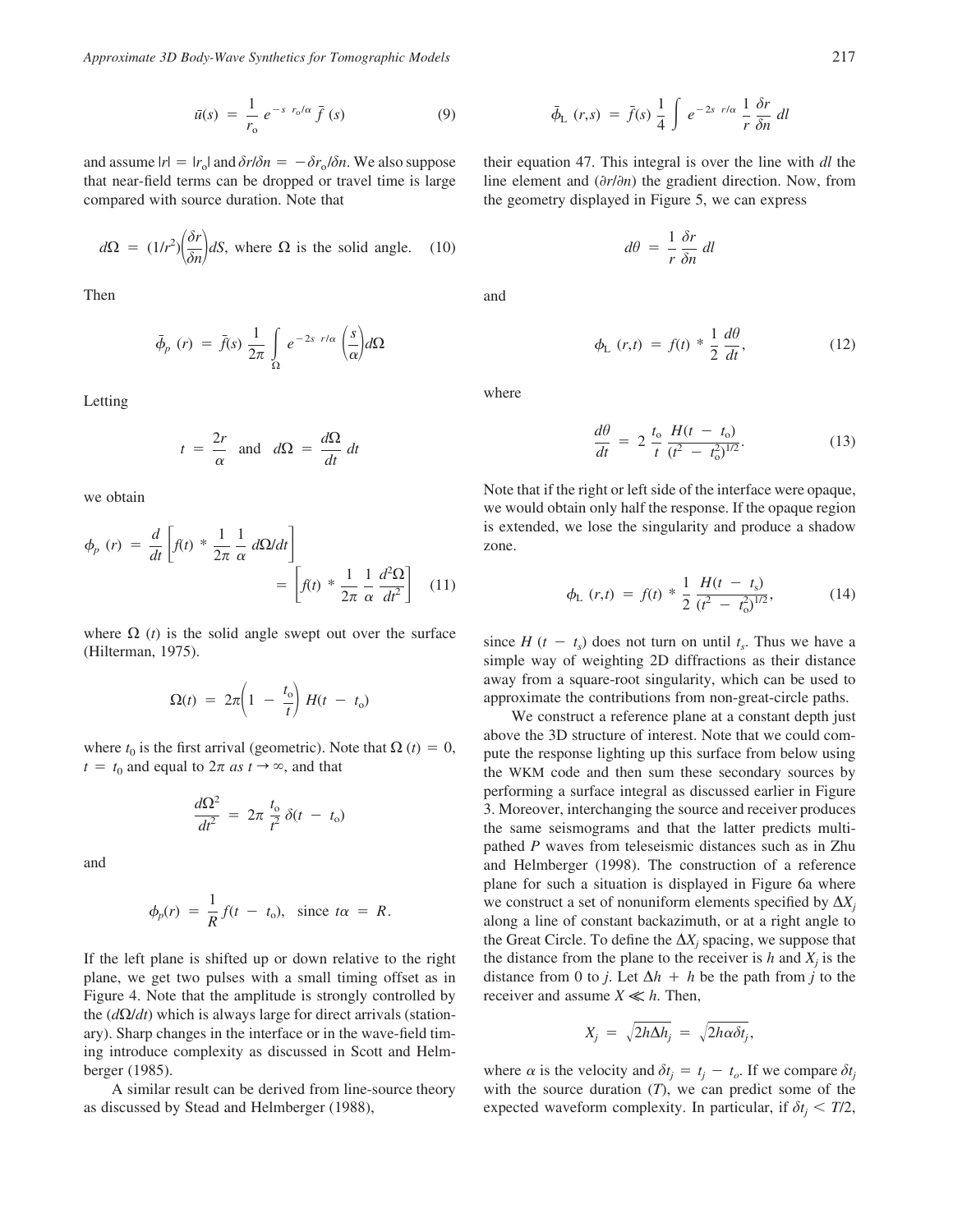

Figure 6. Construction of a reference plane (a) along the horizontal, essentially parallel to the Earth's surface. The ray path connecting the source with the receiver  $(\Delta_{\varphi})$  is arriving along the great circle line. A line along the azimuthal arc is included as well as a plot of the Fresnel zone. The position  $\Delta_i$  is the location of a virtual receiver. The filled dots are the locations of spacial offsets from the piercing point (1) of the geometric ray specified by equal  $\Delta_t$  delays. The lower panel (b) displays the graphical operation of the convolution of with a square-root singularity representing the  $\psi_i(t)$ operator located at  $t_0$ . Thus, the virtual receivers (*j*'s) nearest (1), the geometric ray, produce the sharpest and strongest contributions.

the pulses will simply average as well known (i.e., Cerveny and Soares, 1992). Thus, one can define a Fresnel zone where differential arrivals are confined to be less than (*T*/2) and the Fresnel boundary becomes

 $X = \sqrt{h\alpha T}$ 

$$
\sum_{i=1}^{n} x_i
$$

$$
X = \sqrt{\lambda h} \text{ with } \lambda \text{ the wavelength.} \tag{15}
$$

Returning to our general formalism, we define the differential times

$$
\Delta t_j \equiv \delta t_{j+1} - \delta t_j
$$

and obtain

$$
\delta X_j = \sqrt{2h\alpha\Delta t_j}
$$

We then compute the wave field  $\Psi_i$  at the various virtual receivers  $(X_j)$  and replace  $\left[\frac{1}{r} * \psi(r, z, t)\right]$  in equation (2) with

$$
\frac{1}{2} \sum_{i=1}^{n} \left[ \frac{H(t-t_i)}{\sqrt{t + \Delta t_i}} * \psi_j(t) - \frac{H(t-t_{i+1})}{\sqrt{t + \Delta t_{i+1}}} * \psi_j(t) \right]
$$
(16)

where  $t_i$  is the travel time from each sample to the receiver  $(\nabla_g)$  and  $\Delta t_i = t_i - t_o$ , the difference in timing between the true geometric path and the diffracted path (*i*). The  $\psi_i(t)$  are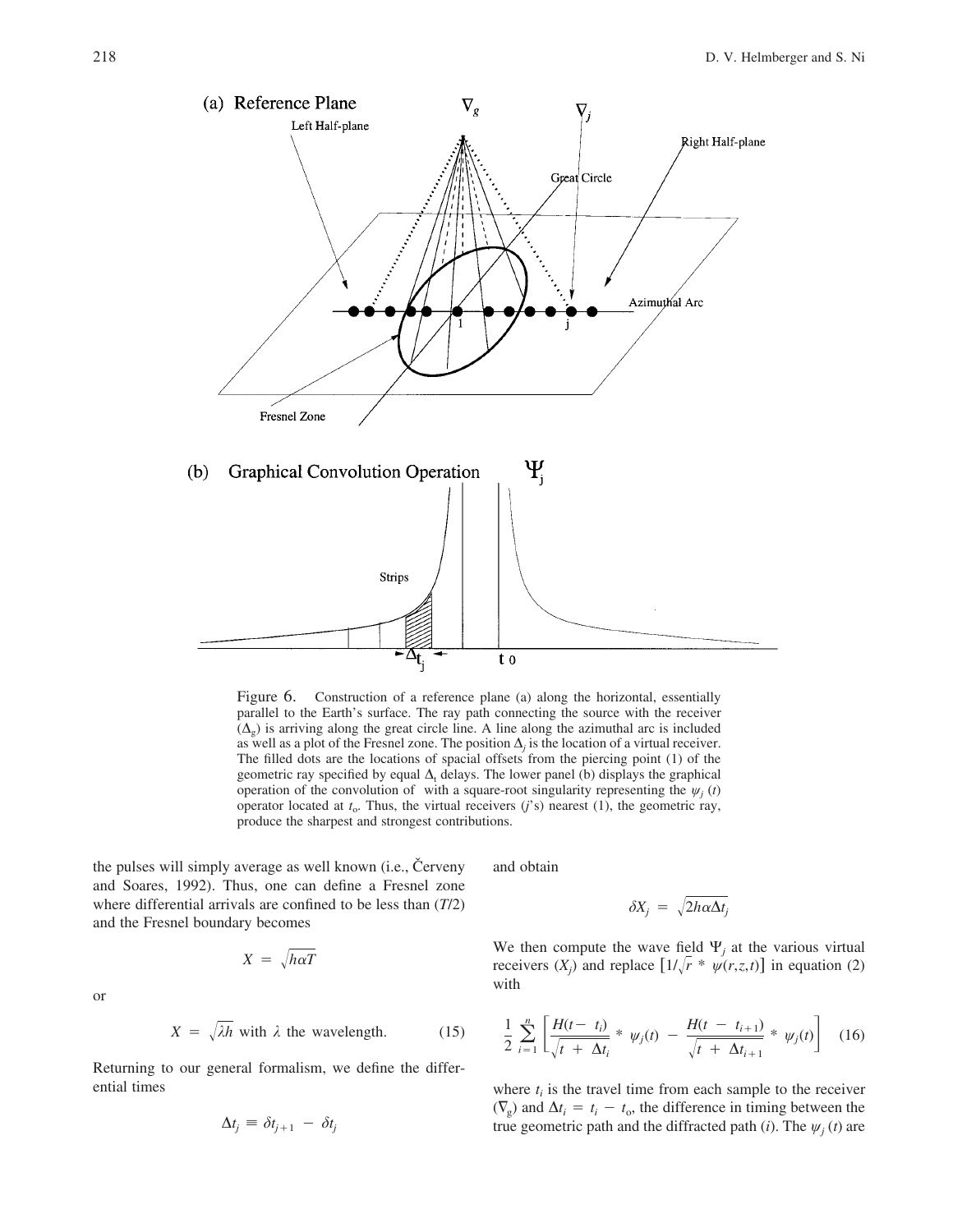computed at  $\Delta X_i$  away from the geometric path. The  $\psi_i$  values can be early or late caused by the (2D) structure, but they are all lagged by the  $\Delta t_i$  caused by the extra travel path (corrected for being off azimuth) and systematically losing their strengths and high-frequency with separation. A graphical presentation of the convolution operator is displayed in Figure 6b. For the 2D case, all the  $\psi_i = \psi$ , the response computed at the true receiver and because  $\psi$  behaves like a simple square-root singularity for simple situations (Chapman, 1976), we obtain a step-function turning on at  $t<sub>o</sub>$  (i.e., Helmberger, 1983). But for the 3D case, we integrate in strips weighted relative to the geometric arrival and summing the responses from the right and left. If these two responses are offset in timing, such as in Figure 4, we would expect two pulses as displayed after applying equation (1). Thus, we can greatly simplify the planar grid summation as discussed in Figures 3 and 4. Still further approximations can be applied based on the Fresnel zone ideas as discussed in the next section.

## Application to the African Plume Structure

In this section, we will apply the combination of WKM and diffraction (referred to as DWKM) to approximate synthetics for a 3D model. Thus we will attempt to predict some of the strong azimuthal effects discussed earlier in Figure 2. The edge and sharpness of this boundary were determined by mapping the jumps in SKS as observed on the African Array for a large number of earthquakes at all azimuths (Ni *et al.*, 2003b). The first column in Figure 7 displays the 2D synthetics where only the in-plane motions are included. Note the jump in timing that occurs at the top edge of the figure when the ray paths first sample the slow plume structure. To include the out-of-plane contribution, we apply the



Figure 7. The column on the left displays 2D WKM synthetics  $(S_{\text{diff}})$  for a 3D model proposed by Ni and Helmberger (2003b). The traces at the top follow paths sampling a simple PREM earth except for a thin slow  $D''$  layer (3%). The paths on the bottom (beyond 242) sample the super plume, which are delayed about 15 s. The middle column contains 3D DWKM synthetics where the response is simulated from four virtual sources, two on each side of the receiver at distances 134 km (lit zone) and 322 km (diffracted zone) away from the true position, assuming an 8-s duration. The column on the right is for a 16-s source duration with virtual positions  $\pm 190$  km and 456 km, respectively.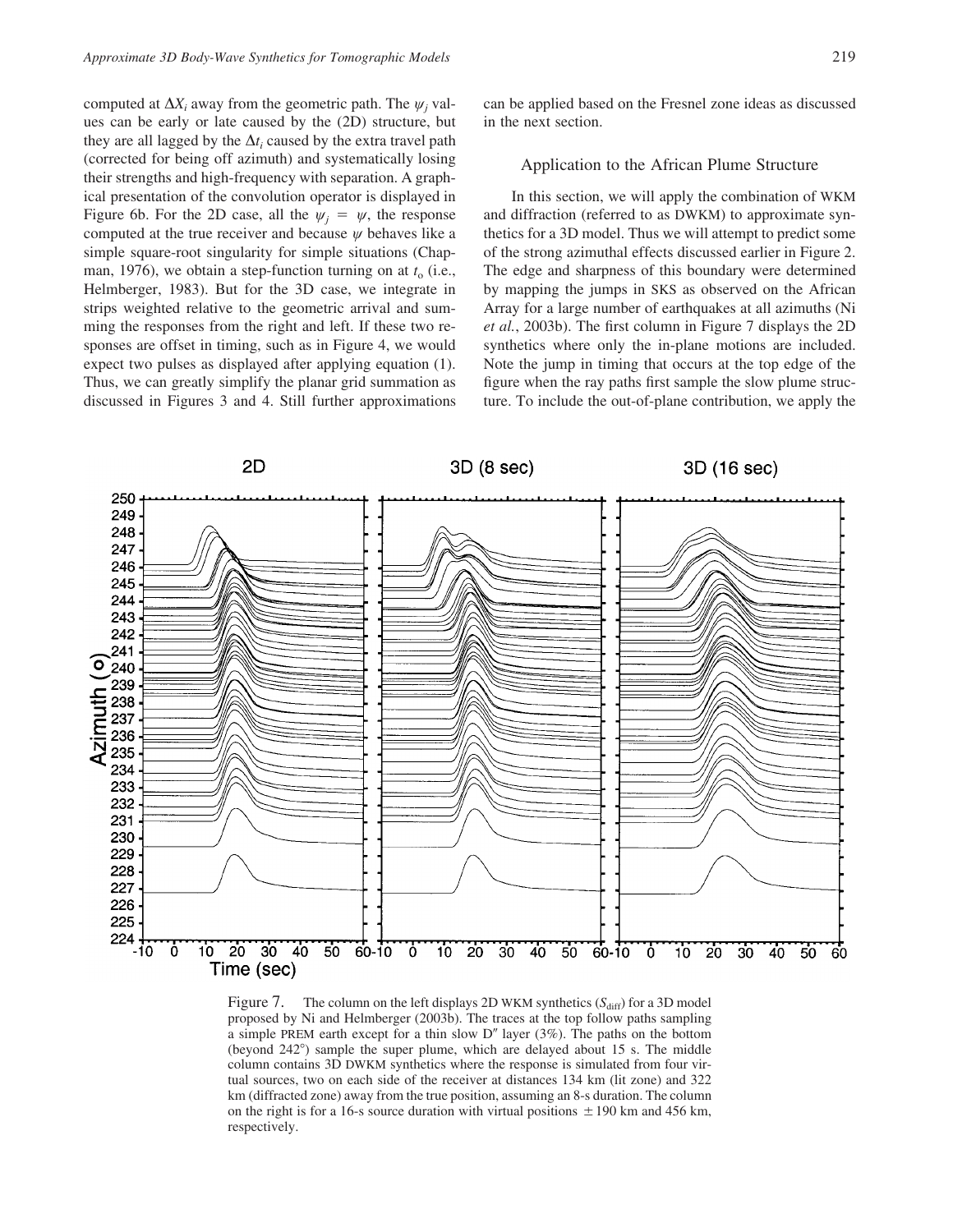diffractions along an arc at constant epicentral distance as displayed in Figure 8.

We construct a reference plane at a constant depth just above the 3D structure of interest. We could compute the response lighting up this surface from below using the WKM code and then sum these secondary sources by performing a surface integral as discussed earlier. However, we simplify this procedure by replacing this integral with a line integral as displayed in Figure 8a and apply the weighting suggested by equation (16) in the preceding section.

However, this formalism can be made still simpler by adding some more approximations. Let the depth of the reference plane be  $h$  and  $\alpha$  be the average velocity along the path to the surface. Let  $\Delta X$  be the horizontal distance associated with the diffracted paths (i.e.,  $\Delta_{\rm g} - \Delta_{\rm f}$ ) then

$$
\Delta X \approx \sqrt{2\alpha \tau h} \tag{17}
$$

where  $\tau$  is the differential time  $(\Delta t_i)$  between the geometric



Figure 8. A surface of constant depth serving as a reference plane for interfacing Kirchhoff solutions is presented in panel (a). To shorten the calculation, we assume 2D geometry and integrate along the arc (heavy line) which corresponds to constant epicentral distance with variable azimuth. The other dotted lines correspond to other neighboring distances. Four locations are indicated corresponding to projections to the surface of the geometric arrival  $(\nabla_g)$ , the Fresnel boundary  $(\nabla_1)$  and two virtual stations  $\tilde{\nabla}_1$  and  $\nabla_d$ , representing the lit region and the diffracted region. The lower diagram (b) displays the time corresponding to the above four positions relative to the square-root weighting.

time and the path arriving  $\Delta x_i$  away, assuming  $\tau \ll$  total travel time, as in the preceding section. We suggest that, instead of integrating along the arc displayed in Figure 8a, we approximate it based on *T*, *h*, and our level of model definition. Essentially,  $\Delta x$  values must be larger than our tomographic block sizes to warrant consideration, which means that we can approximate the square-root singularity. We define four times;  $t<sub>g</sub>$  the geometric time at the receiver,  $t_f = T/2$ , the Fresnel zone limit,  $t_1 = T/8$ , the time defining the average area under the square-root singularity between  $t_f$  and  $t_g$ ,

$$
t_{\rm d} = \frac{(\sqrt{2} + 1)^2}{8} T,
$$

the time position defining the average area beyond  $t_f$ . These times can be substituted into equation (17) to estimate

$$
X_{\rm f} = \sqrt{\alpha hT}
$$
  
\n
$$
X_{\rm l} = \sqrt{\alpha hT/4}
$$
  
\n
$$
X_{\rm d} = (\sqrt{2} + 1) X_{\rm l}
$$
\n(18)

If we assume the reference plane situated at a depth of 1500 km, an average shear velocity of 6 km/s, and source duration of 12 s, we obtain  $X_l = 164$  km and  $X_d = 396$  km. The synthetic at  $\Delta_{g}$  is then estimated by convolving the four WKM responses at the virtual receivers with the two operators  $O_{\rm L}$  and  $O_{\rm D}$  for the right and left positions. These operations are defined by:

## **Source Time Functions**



Figure 9. Operators corresponding to the lit region (light line), the diffracted region (dotted line), and 1D case (heavy line). These operators are convolved with WKM responses (2D) to construct the solution.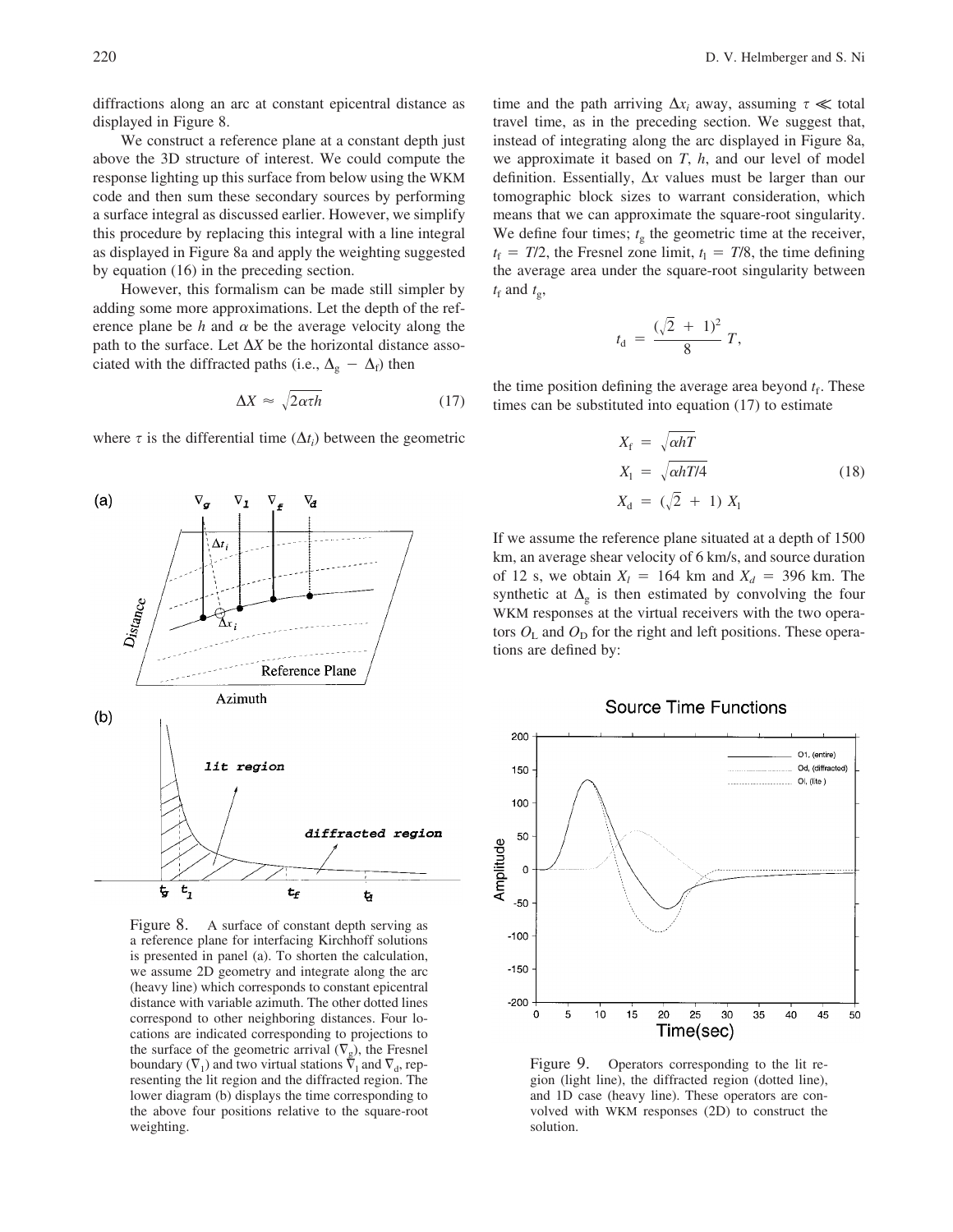

Figure 10. Comparison of synthetics generated with the DWKM code (analytical) against those from SEM (numerical). The amplitudes are all normalized to the SEM synthetic at the azimuth of 230°. Note the reduction in amplitude where the phases become multipathed or broadened at the edge position.

$$
O_{\rm L}(t) \equiv \frac{d}{dt} \left[ \left( \frac{H(t)}{\sqrt{t}} - \frac{H(t - t_{\rm f})}{\sqrt{t + t_{\rm f}}} \right) * \dot{D}(t) \right] \tag{19}
$$

for the lit region, and

$$
O_{\rm D}(t) \equiv \frac{d}{dt} \left[ \left( \frac{H(t - t_{\rm f})}{\sqrt{t}} * \dot{D}(t) \right) \right]
$$
 (20)

for the diffracted zone. Note that the latter is a long-period correction because the singularity has been removed. An example set of these operators is given in Figure 9. Note that  $O_D(t)$  starts later because such diffracted arrivals travel further to get to the true receiver. The synthetics in the second and third columns in Figure 7 were generated in this manner. The longer the source duration, the greater the window sampled by the operators as apparent from examining this figure. Note that in a true diffraction application, we would compute the times  $t_1$  and  $t_d$  at the reference arc. But because the ray paths travel nearly parallel from this position to the surface, we neglect their differential paths above the reference line.

A comparison of these DWKM synthetics against a 3D numerical code is given in Figure 10. The numerical code is called SEM which stands for the spectral-element method (Komatitsch and Tromp, 1999, 2002). The 3D model is discussed in Ni *et al.* (2005) and contains sharp vertical walls. It proves difficult to exactly match the waveforms produced by the two methods because both contain a series of filters describing attenuation, source description, etc. Because we are interested in waveform changes that occur across the array, we generally pick a particularly simple observation and use it as an effective source or empirical source. In Figure 10, we adopted the record near  $230^\circ$  azimuth (SEM) for normalization. The DWKM synthetics are the same as in Figure 7 (third column) except for the change in this empirical source.

Two important features of the data are captured by these predictions. First, the travel-time delays of up to 10 s are quite apparent in the synthetics. However, they occur abruptly in the synthetics between  $246^{\circ}$  and  $244^{\circ}$ , whereas in data, the transition is less sharp. Second, the double pulses near 246° are reasonably well matched except the amplitude of the second arrival seems larger in the data. Both of these features argue for some of mismatch in geometry, that is, actual ray paths are not truly parallel to the structure. However, the most important point is in the interpretation of the second arrival. In 2D models or even 1D models, the only way to produce such a delayed pulse at these distances is by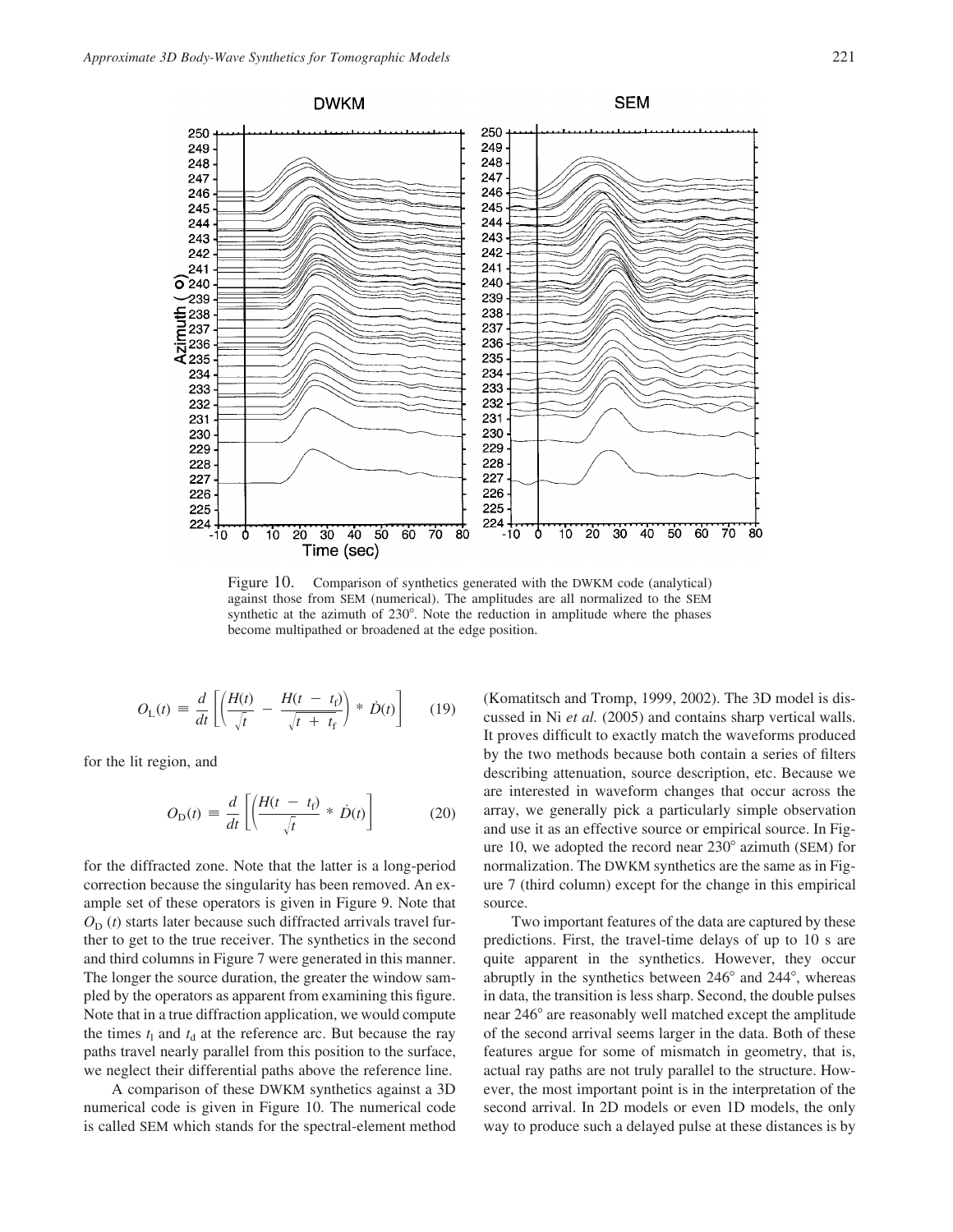

Figure 11. Boundary layer sensitivity testing for the 2D model presented in Figure 1. Great-circle paths are displayed in map view in panel (a) with some examples of observed SKS waveforms in panel (b). The arrivals are aligned on PREM for event 941020 and on observed  $SH<sub>d</sub>$  for event 950214. Note that the SKS is elongated relative to  $SH<sub>d</sub>$  and shows a 5-s offset between 98° and 101°. (c) Model N has a thermal boundary 60 km wide with a 1.5% velocity reduction. Model A has a 6% reduction instead, corresponding to a "plume-type layer." The 3D synthetics are computed by summing the weighted average of these 2D models. The two inside letters correspond to the "lit zone." 2D synthetics are generated for two simple cases in column one (NNNN) and column two (AAAA) for the phase SKS as it samples the eastern edge. The third column contains a 3D model where the model is N into the paper (north) and A out of the paper (south). The synthetics are simulated from four 2D sections, hence the four letters. The fourth column has only the more distant anomaly (200 km off the Great Circle). The column on the right contains observed waveforms from the Tanzania Array (data taken from Ni *et al.*, 2002, displaying considerable variability).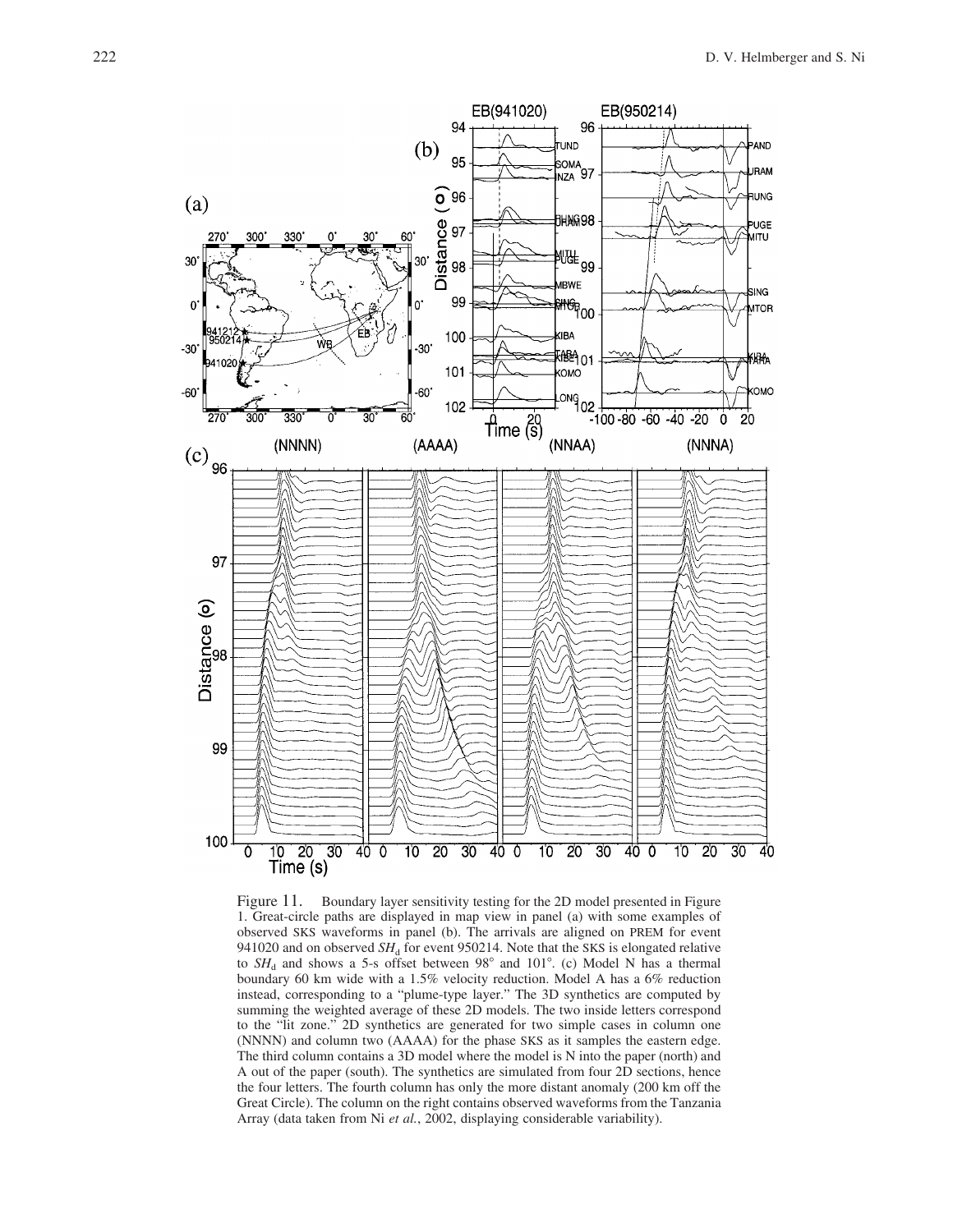slowing down *S<sub>c</sub>S* or by introducing a ULVZ (see, for example, Ni and Helmberger, 2001). Thus, sharp structures require special consideration in waveform modeling. It is difficult to locate complex boundary structure from paths traveling large distances along the edge. A more direct approach is examining the edge along perpendicular paths as introduced in Figure 1. Thus, we choose such a path setup for a second application, Figure 11. Data from three events recorded by the Tanzania Array (Fig. 11b) display complexity near the SKS crossover from slow (inside structure  $\leq 96^{\circ}$ ) to fast (outside  $\leq 102^{\circ}$ ) (Ni *et al.*, 2002). The array has an extended cross alignment so that there is some mixing in azimuth and distance. Moreover, the edge is sampled at slightly different locations for each event (Fig. 11a). We again placed a horizontal reference plane directly above the 3D structure and added non-great-circle paths (in and out of the paper). Four strips containing velocity anomalies were placed in the two lit and differential zones for various combinations. Because the velocity contrast reaches 6% for the plume-style strip, the synthetics for the (AAAA) produce very strong diffractions. These data do not support such strong features, although elongated pulses are commonly observed as displayed and some datasets display such trailingoff features (Ni *et al.*, 2005).

## Discussion and Conclusion

Whereas global tomographic models display considerable variation, they tend to be quite smooth. Hence, the generation of 3D synthetics remains PREM-like (Ni *et al.*, 2005). However, broadband observations from arrays are displaying considerable evidence for multipathing (i.e., Ni *et al.*, 2005). To explain such data, one can suppose that tomographic models have been overly smoothed because of the present methodology of determining both the source location and structure simultaneously. To sharpen features, we can perform mapping procedures based on imposing functional rules (i.e., Sidorin *et al.*, 1999). Because S<sub>cd</sub> is not observed globally, it is not included in such datasets nor is it produced by global models. It can be produced by adding sharpness as demonstrated in the previous study. Thus, new models can be created and easily tested against auxiliary waveform data by applying DWKM.

In the previous examples, the reference plane was inserted just above a particular strong structural feature, but a more general procedure would be to place it at the bottoming position or halfway between the source and receiver, as suggested in Burdick and Salvado (1986). The applicability of DWKM to such a problem needs to be established and will be pursued in future efforts.

In summary, we introduced a new approach in simulating 3D synthetics called the DWKM method. Instead of tracing rays through 3D structures, we treat the simpler problem of generating 2D synthetics (WKM) for azimuths near the receiver. The positions of these non-great-circle paths at virtual receivers are controlled by the source duration and the distance to the 3D target structure, essentially the Fresnel zone,  $X = \sqrt{\sigma hT}$ . We refer to the interior region as the "Lit" zone and exterior region as the "Diffracted" zone. The 2D WKM responses at these four virtual receivers are weighted and delayed relative to a square-root singularity centered on the true receiver. Results from these approximations are compared with the 3D numerical synthetics (SEM) with satisfactory results. Thus, we have developed a new tool for investigating 3D earth structure which is particularly useful for modeling broadband array data.

#### Acknowledgments

We thank Jeroen Tromp for running his SEM code for our model, and the reviewers. This work was supported by NSF Grant EAR-0229885. Contribution number 9037 of the Division of Geological and Planetary Sciences, California Institute of Technology.

#### References

- Born, M., and E. Wolf (1964). *Principles of Optics*, The MacMillan Company, New York.
- Burdick, L. J., and J. A. Orcutt (1979). A comparison of the generalized ray and reflectivity methods of waveform synthesis, *Geophys. J. R. Astr. Soc.* **58,** 261–278.
- Burdick, L. J., and C. A. Salvado (1986). Modeling body wave amplitude fluctuations using the three-dimension slowness method, *J. Geophys. Res.* **91,** 12,482–12,496.
- Červeny, V., and J. E. P. Soares (1992). Fresnel volume ray tracing, *Geophysics* **57,** no. 7, 902–915.
- Chapman, C. H. (1976). Exact and approximate generalized ray theory in vertically inhomogeneous media, *Geophys. J. R. Astr. Soc.* **46,** 201– 233.
- Chapman, C. H., and J. A. Orcutt (1985). The computation of body wave synthetic seismograms in laterally homogeneous media, *Rev. Geophys.* **23,** 105–163.
- Frazer, L. N., and M. K. Sen (1985). Kirchhoff-Helmholtz reflection seismograms in a laterally inhomogeneous multi-layered elastic medium. I. Theory, *Geophys. J. R. Astr. Soc.* **80,** 121–147.
- Gilbert, F., and D. V. Helmberger (1972), Generalized ray theory for a layered sphere, *Geophys. J. R. Astr. Soc.* **27,** 57–80.
- Gurnis, M., J. X. Metrovica, J. S. Ritsema, and H. van Heijst (2000). Constraining mantle density structure using geological evidence of surface uplift rates: the case of the African super plume, *Geochem. Geophys. Geosyst.* **1,** 35.
- Hager, B. H., R. W. Clayton, M. A. Richards, R. P. Comer, and A. M. Dziewonski (1985). Lower mantle heterogeneity; dynamic topography and the geoid, *Nature* **313,** 541–545.
- Helmberger, D. V. (1973). Numerical seismograms of long-period body waves, from seventeen to forty degrees, *Bull. Seism. Soc. Am.* **63,** 633–646.
- Helmberger, D. V. (1983). Theory and application of synthetic seismograms, in *Earthquakes: Observation, Theory, and Interpretation*, H. Kanamori and E. Boschi (Editors), North-Holland, Amsterdam, vol. **37,** 174–217.
- Helmberger, D. V., and S. D. Malone (1975). Modeling local earthquakes as shear dislocations in a layered half space, *J. Geophys. Res.* **80,** no. 35, 4881.
- Helmberger, D. V., and J. E. Vidale (1988). Modeling strong motions produced by earthquakes with 2-D numerical codes, *Bull. Seism. Soc. Am.* **78,** no. 1, 109–121.
- Hilterman, F. J. (1975). Amplitudes of seismic waves: a quick look, *Geophysics* **40,** 745–762.